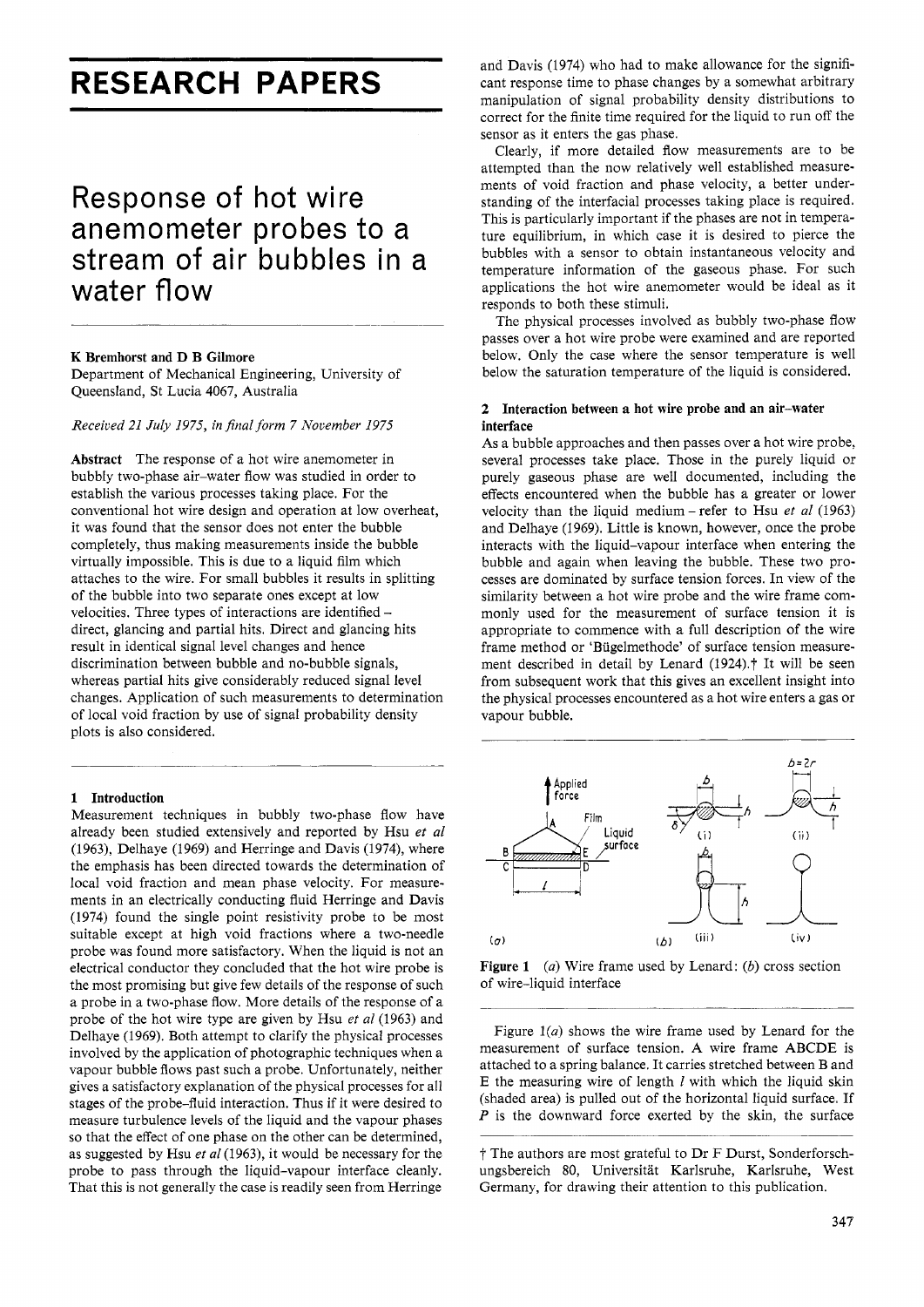# *K Bremhorst and D B Gilmore*

tension  $\sigma$  is given approximately by  $P/2l$  when the diameter of the measuring wire BE is infinitely small.

For measuring wires of finite diameter *2r,* as is the case with hot wire probes, allowances must be made for the weight of liquid suspended beneath the measuring wire. In terms of the symbols of figure 1(b), this equals  $(hlby - G)$  where  $\gamma$  is the specific weight of the liquid, and  $G$  is the weight of liquid displaced by the shaded section. In addition, the force due to surface tension must be resolved in the vertical direction. Thus,

$$
P = 2\sigma l \sin \delta + h l b \gamma - G. \tag{1}
$$

The force  $P$  is therefore a function of the variables  $h$  and  $\delta$ . As *h* increases from zero, *P* increases until  $\delta = 90^\circ$  as shown in figure 1(b)(ii). In this case, which occurs at  $h = a = \sqrt{2\sigma/\gamma}$ ,  $\sin \delta$  is at its maximum, so that the first term of equation (1) is at its maximum.

For not excessively thick wires, the first term is much larger than the other two so that at  $h = a$ , P is close to its maximum value. **As** *h* is increased further, P decreases again since  $\delta$  > 90° (figure 1(b)(iii)). When  $\delta$  is so large that the two liquid surfaces meet, the case of figure  $1(b)(iv)$  is obtained. For this case, equation **(1)** no longer holds since the liquid within the skin is no longer at rest. Instead, the liquid slowly runs down under the influence of its weight until the skin is so thin that it breaks. During this latter stage the force *P* increases almost to the value of the previous maximum. It is seen that during this process of withdrawal of the wire frame from the liquid, two force maxima are formed which are separated by a minimum. However, an important difference between these two maxima exists. The first maximum is one of equilibrium and can be maintained for any length of time, but the second one is only of very short duration and depends on the rate of liquid drainage.

It is of interest to calculate the height *h* for the first maximum, since this must be obtained as a very minimum attachment length for the liquid film which attaches itself to such a geometry when traversed from liquid to gas.

Taking  $\sigma_{\text{water-air}} = 0.0725 \text{ N m}^{-1}$  at 20°C and  $\gamma_{\text{water}} = 9807$ N m<sup>-3</sup>, it follows that  $h=a=3.85$  mm. Thus it must be expected that for sufficiently low velocity, as a hot wire enters an air bubble carried in a water flow, the water film will remain attached to the wire for at least this distance. The distance from  $h = a$  until the film breaks will depend on the dynamics of the water skin and the velocity of the air relative to the air-water interface. Naturally, some deviation from this result must be expected, depending on the detailed construction of the wire supports, the wire straightness, whether or not it is perfectly wetted by the water along its whole length, and in the case of the hot wire the difference in temperature between the wire and the water and the effect of increased wire diameter at the ends due to plating commonly used.

#### **3 Static interfacial piercing tests**

**A** hot wire as shown in figure *2* was mounted on a vertical holder in a micrometer screw operated slider mechanism. By this means the wire could be traversed very slowly or in a stepwise fashion from air through the air-water interface while being observed under a microscope. This simulated the wire's piercing action of the bubble somewhat inaccurately for the motion from water to air since in the real flow the prongs would be the last to emerge from the liquid, whereas in this simulation the wire was effectively withdrawn from the water with no part of the prongs still in the water. In terms of figure **l(a)** this means that Lenard's experiment was simulated without the sides BC and ED. The effect of this for a sufficiently long wire (in this case the length to diameter ratio is **117**  excluding the plated ends) is to reduce the height of the wire above the undisturbed water level at which film breakage will



**Figure 2** Hot wire probe details

occur. This was considered unimportant in view of the resultant simplicity and reduced disturbance to the free surface of the water, particularly, in the dynamic tests described in **34.**  The wire also had to be positioned forward of the prongs as shown in figure *2* to stop the water surface from forming a meniscus on the prongs first, which immediately jumps across the hot wire thus giving a completely false reading.

For the tests described below the hot wire was operated at a constant resistance ratio of  $1.1$  (overheat ratio = 0.1) resulting in a difference between mean wire temperature and water or air temperature of *20°C,* the water temperature at all times being equal to the air temperature. The results of a stepwise withdrawal from and reinsertion into the water are shown in figure 3. Water conductivity was sufficiently low so that the



**Figure 3** Static interfacial piercing test results

wire current changed by less than  $0.1\%$  when water surrounded the wire supports but not the wire itself, thus making the short circuiting effect negligible.

Moving the wire from water to air, the water surface is raised whilst a water film remains around the wire (region 1, figure 3). This proximity to the interface gives a decrease in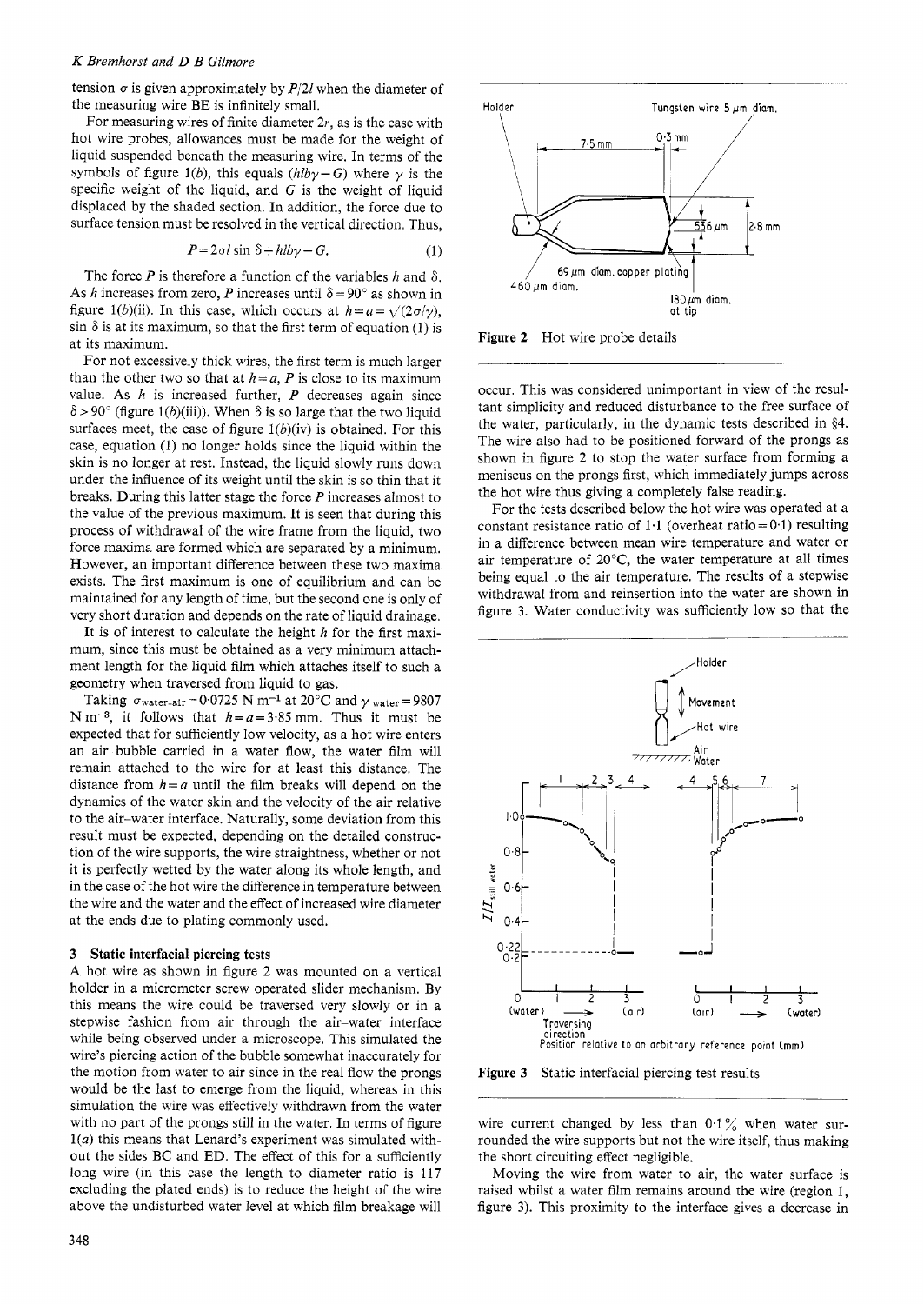#### *Hot wire anemometers in bubbly flow*

heat transfer from the wire on the air side and hence a decrease in wire current. This decrease continues **as** the wire is withdrawn from the water until the water film stretched over the top of the wire breaks and a meniscus attaches to the wire. The meniscus then slides around the wire exposing more and more of its circumference to the air (region 2). A point is reached past which a further withdrawal of the wire produces very little change in wire current and hence heat transfer, indicating that the circumferential area in contact with the water remains unchanged (region **3).** Further withdrawal leads to breakage of the film with a resultant change in heat transfer to that in air alone (region **4).** 

Regions 1 (part only), 2 and **3** together give the film breakage length of interest for two-phase flow measurements. In this case it is approximately 1.5-2 mm which, as expected, is less than the minimum of 3.85 mm calculated from Lenard's result in §2. For the arrangement where the hot wire is followed through the interface by the prongs the film breakage length will exceed 2 mm.

The reverse action of traversing the wire from air to water produces regions **4** to 7. As the wire approaches the water surface, the meniscus attaches to the wire suddenly (region *5).*  The wire can then be lowered somewhat without greatly altering the heat transfer (and hence wire current). This is followed by the water film attaching completely over the wire as it is traversed further into the elastic interface (region **6)**  until it becomes completely immersed in the water, resulting in the still water heat transfer level being reached (region 7). For this operation it is required that the wire approaches the water surfaces ahead of the prongs, otherwise the interface attaches to the prongs, jumps across the wire and in one operation covers the wire with water even when the wire is still above the surrounding water level.

#### **4 Dynamic interfacial piercing test**

The static tests described above give insight into the basic processes taking place as a hot wire pierces the air-water interface under essentially static or equilibrium conditions. In bubbly two-phase flow, the interface moves rapidly past the wire resulting in significant dynamic effects. **To** simulate these and establish how they alter the static results, the above experiments were repeated but with the wire moving through the interface at a finite velocity rather than in a slow stepwise fashion. Results obtained are shown in figure **4** for two different velocities.

Consider the test performed at **0-39** m **s-l.** As the wire moves from water to air, the signal level drops sharply from that corresponding to **0.39** m **s-1** in water until a short levelling out of the signal occurs. This corresponds to the state where a thin film of water is stretched over the wire and moves with it, thus giving **a** signal level corresponding to still water with a reduction in signal level due to the reduced heat transfer through this thin layer (region 1, figure **4).** When the water film breaks over the top of the wire a meniscus attaches to the sides (region 2). During this process the heat transfer rate increases momentarily due to the relative velocity between the breaking water film and the wire. As the meniscus is formed on the wire sides, the signal drops below the first level section of the signal, the new level corresponding to exposure partly to air and partly to water. This step is an essential difference between the static and dynamic cases.

After the meniscus has formed on the wire sides, similar characteristics to the static test are displayed. The signal remains steady for a short time before dropping steeply to the air level as the film becomes detached from the wire (region **3).**  The signal then takes a considerable period (in this case one second) to reach the final air level (region **4).** This is thought to



**Figure 4** Dynamic interfacial piercing test results. Film breakage length  $\simeq 6$  mm. Probe velocity = (a) 0.39 m s<sup>-1</sup>, *(b)* 1.22 m **s-1.** *(5* ms/div)

be due to minute quantities of water remaining on the wire which require this time to reach the wire temperature and slowly evaporate from the wire after which the signal will return to the air level. The very abrupt step obtained during the static tests is therefore no longer present. The other major difference between the static and dynamic tests is that whereas for the former the film breakage length was  $1.5-2$  mm, for the latter it is just over **6** mm. This will be increased even further for the normal situation where the prongs follow the wire through the interface as already explained for the static tests. Breakage of the water film can therefore not be certain as a hot wire passes through a bubble with the result that the air level may never be reached.

As the wire is moved from air to water the signal level rises very sharply to the original level corresponding to a wire velocity of **0.39** m **s-1** in water (region 6). Only a very slight levelling of the signal was noticeable as the water meniscus attached to the sides of the wire (region *5).* At the higher piercing velocity (figure **4)** similar results were obtained with region 5 being almost non-existent.

It is noteworthy that the signal characteristics obtained are very similar to those by Hsu et *a1* **(1963)** which were obtained



**Figure 5** Single frame stereo photographs of probe-bubble interaction. Average bubble diameter = **1-5** mm. Bubble velocity =  $1.1 \text{ m s}^{-1}$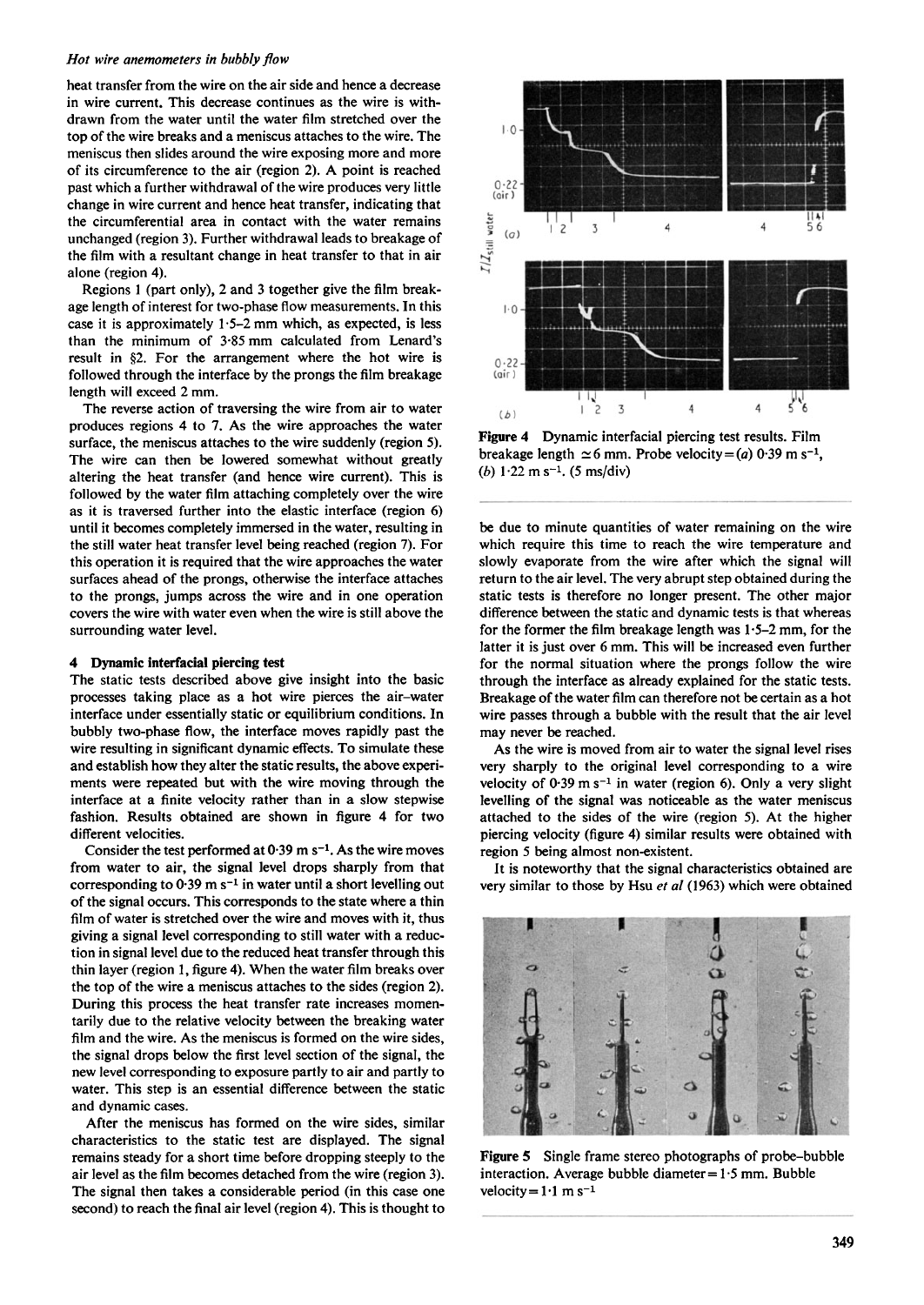

with a hot film anemometer, the tip of which was arranged so as to form the first contact with the interface.

#### **5 Hot wire in a bubbly two-phase flow**

To obtain a further assessment of the hot wire performance, the test wire was mounted in a water tunnel into which was injected a single bubble stream upstream of the probe. Bubble size was varied from one test to the next, but in all cases only bubbles with diameters of 0.75 to 5.0 mm were used since bubbles of diameter much larger than the wire length can be expected to behave almost identically to those in the tests of \$4 for which the bubble diameter is effectively infinite. Only single bubble streams were studied in order to minimize signal contri-



**Figure 7** Summary of wire-bubble interaction.

*(a)* Bubble diameter smaller than total length. A: film braeks over top of wire; B: signal rises to the level corresponding to a meniscus attached to wire sides; C: approximate other side of bubble; D: signal is irregular as the wire touches opposite side of bubble; E: meniscus detaches reluctantly from wire; F: signal at water level; bubbles may or may not recombine; G: this section of signal identical to that for direct hits; H: this signal length is reduced for glancing hits; J: bubble stretching takes place in this region.

(b) Bubble diameter  $\approx$  5 mm (larger than total wire length). A: film breaks over top of wire; B: film attached to underside of wire; C: water film attached between supports and wire

**Figure 6** Simultaneous bubble-wire and electrical signal photographs

butions due to bubble interaction and large scale liquid turbulence.

The test section was vertical with the hot wire probe facing upstream. Bubbles were injected at the pipe centre line at a point *52* pipe diameters from the entrance to the straight pipe, the water being supplied from a constant head tank. Single frame as well as high speed movie photographs were taken of the probe-bubble interaction. In each case simultaneous photographs at an angular spacing of **45"** were obtained to show the action in two different views. Also, high speed photographs of a single probe-bubble view and simultaneous hot wire anemometer signal as displayed on an oscilloscope were taken so that the electrical signal could be directly correlated with the visual observation of probe-bubble interaction.

Typical of the single frame stereo photographs is figure *<sup>5</sup>* which shows the most important aspects uncovered by the present investigation. For bubble sizes of the order of or smaller than the length of hot wire, the bubble is cut into two separate bubbles for direct as well as for some of the glancing hits. Also, the mechanism producing this is clearly seen. The wire pushes the downstream side of the bubble without piercing it until it touches the upstream side of the bubble at which stage the wire simply acts to separate it into two bubbles.

Typical of the high speed movie runs of simultaneous side-byside records of the wire-bubble interaction and the electrical signal (obtained by driving the  $y$  input to an oscilloscope with the anemometer signal and using a stationary time base) is figure 6, which was a highly repeatable pattern. From many thousands of feet of such films the results of wire-bubble interaction may be summarized as shown in figures *7(a)* and (b) for bubbles of smaller and larger diameter than the total



**Figure 8** Calculated hot wire output for various wirebubble interactions. Wire temperature=40°C; fluid temperature= $20^{\circ}$ C (5  $\mu$ m tungsten wire, fluid at rest relative to wire)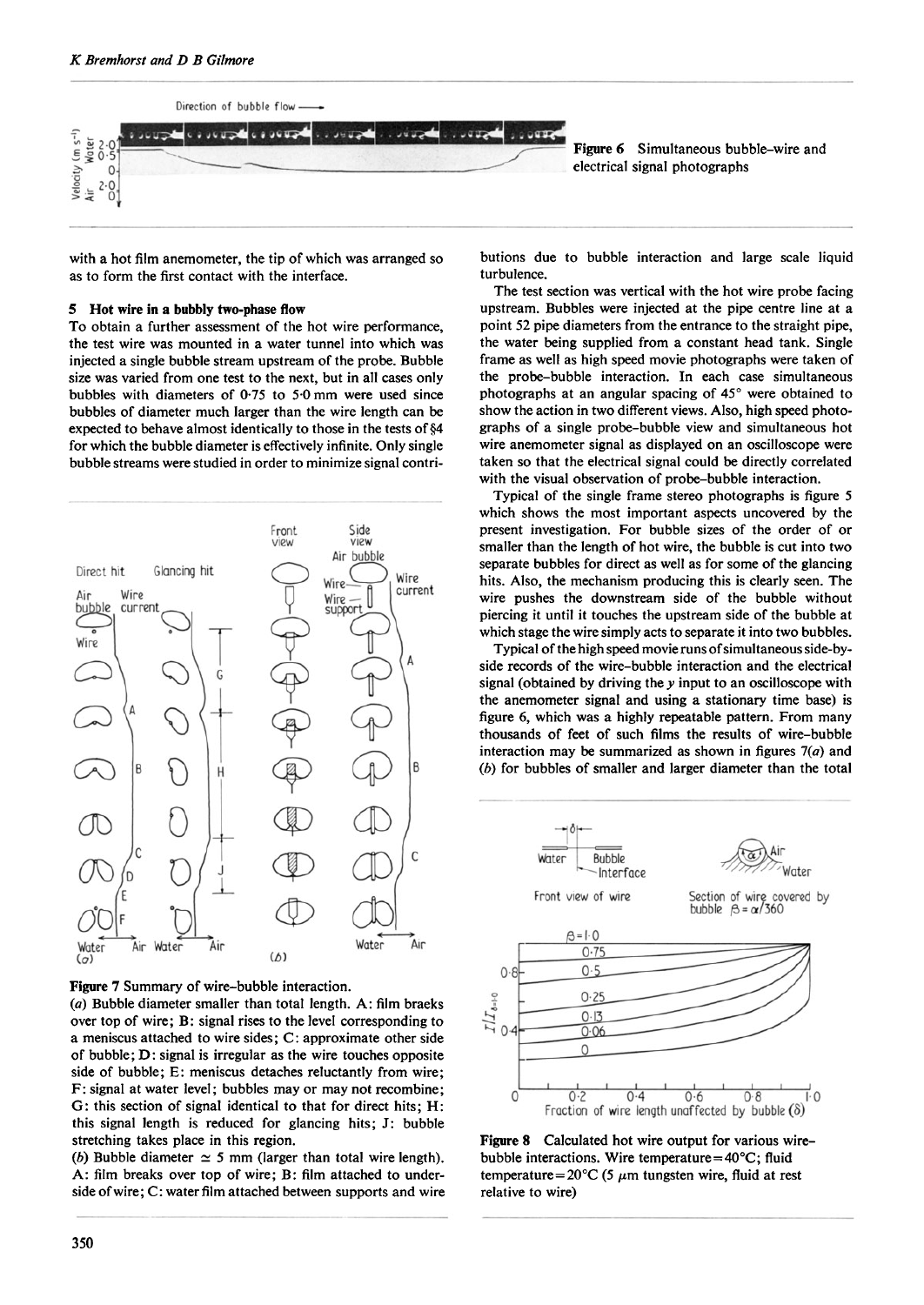



**Figure** *9(b)* Probability density plot of hot wire signal for a stream of identical bubbles resulting in direct hits as shown in figure *9(a)* (shaded area due to 'detachment tail').  $\int_{ABCDF} p(I) dI + W = 1.0$ 



**Figure 9**(c) Probability density plot of a signal train produced by a mixture of hits shown in figure *9(u).* True local void fraction is given by an area between ABGKL and ABGKEF. P: lower limit for current above which liquid turbulence and bubble signals cannot be distinguished; Q: limits of *I* for 10% turbulence level in water.  $\int_{ABCDF} p(I) dI = 1.0$ 

wire length (including plated ends) respectively. A direct hit is classified as one affecting the whole length of the wire and for which the wire passes through the centre of the bubble, whereas for a glancing hit the whole wire length is still affected but the wire does not pass through the centre of the bubble. Full details of the results are given by Gilmore (1975).

The signals recorded by these means are in good agreement with those of the static and dynamic tests described above. For

**Figure** *9(a)* Signals obtained with identical bubbles for various types of hits

the range of bubble sizes tested, the wire never pierced the bubble cleanly thus making measurements of the vapour properties inside the bubble impossible. Furthermore, the signal level reached while the meniscus was attached to the wire, during the wire's interaction with the bubble, rarely dropped much below that corresponding to the still water level which clearly indicates that the wire was never completely surrounded by air inside the bubble. This signal level is consistent with that reached in the near-flat portion of region 3 of the dynamic tests of figure 4. For bubble sizes much larger than 5 mm diameter - the largest tested here - the situation can be expected to be similar to the *5* mm diameter case. If the wire supports are sufficiently long and diameters are so large that the water film will break as indicated by Lenard's (1924) work, a signal as in region 4 of figure 4 will be obtained. At that stage such gross bubble distortion will, however, have taken place that measurements within the bubble would become meaningless.

The bubbly two-phase flow tests also revealed an additional signal characteristic not already found in the static and dynamic tests. During detachment of the bubble a definite levelling out of the wire current takes place just before the bubble finally breaks away from the wire. This is due to an affinity the bubbles have for attachment to the wire, particularly at low water velocities (1 m  $s^{-1}$  and less). Because of this, the meniscus remains attached to the wire for as long as possible during the bubble's motion away from the wire, resulting in some stretching of the bubble. At the higher velocity tested **(2** m s-1) this was not significant. In subsequent discussions the section of the signal associated with this detachment phenomenon is referred to as the 'detachment tail' which cannot strictly be associated with the original undisturbed bubble. The other significant observation is that signal levels for direct and glancing hits are almost identical, the only difference being in the total length of signal obtained, such variations being due only to the length of signal at the 'air' level.

This then leads to a most important case, namely the partial hit which can be described as one affecting only part of the wire length. Letting *6* be the fraction of wire length unaffected by the bubble and  $\beta$  the fraction of the affected portion's circumference covered by water, the results of figure 8 are obtained for constant mean wire temperature operation and **a**  ratio of heat transfer coefficient of the wire in still water to that in still air of 23.9. These show that if the wire pierced the bubble cleanly,  $\beta = 0$ , excellent discrimination between air and water signals would be obtained even for quite large values of  $\delta$ . From the current levels obtained for direct hits (for which  $\delta$ =0) it can be deduced that values of  $\beta$  met in practice range